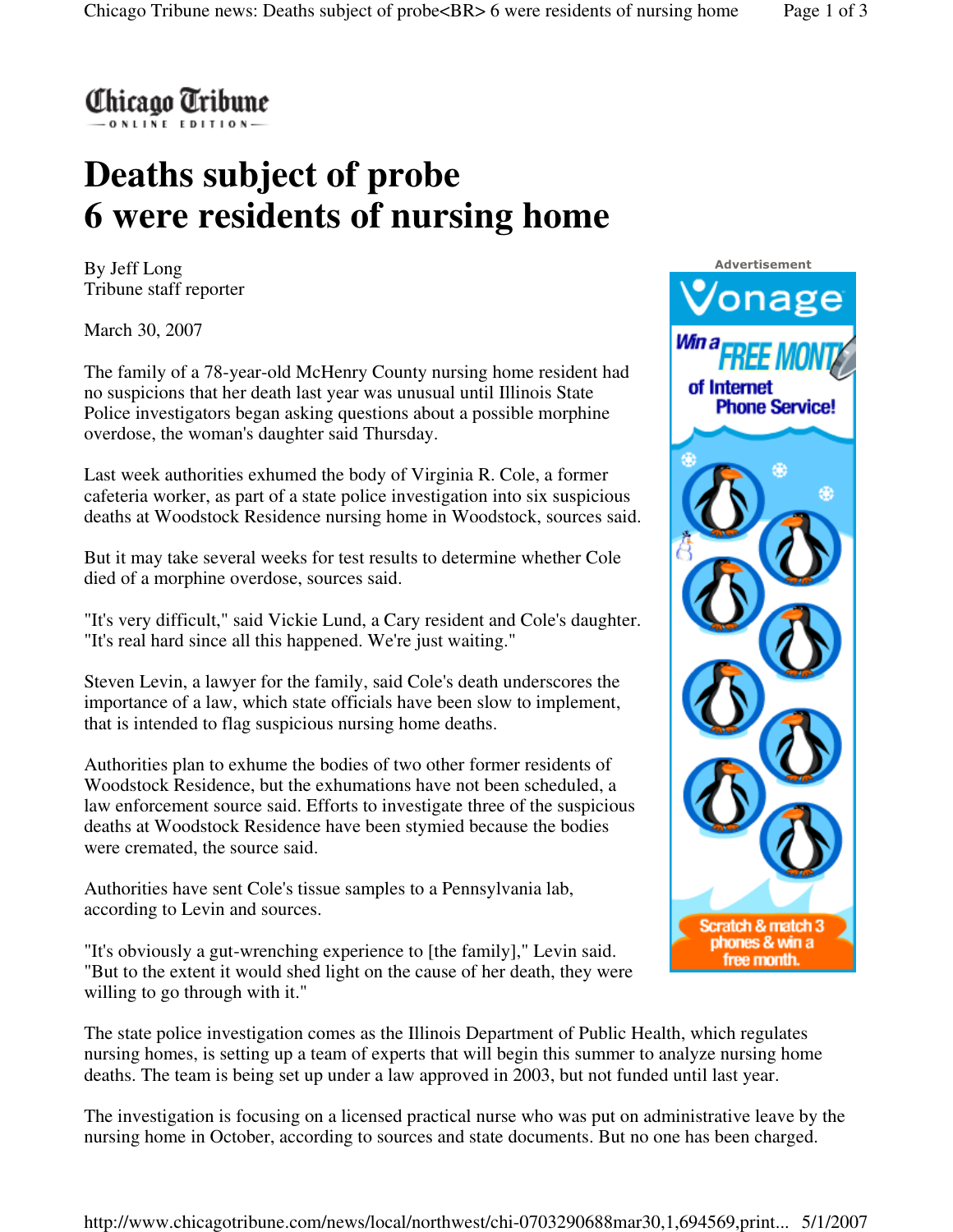Alissa Nataupsky, administrator of the Woodstock Residence, has denied that there was any wrongdoing at the home and has said that the state police investigation was triggered by complaints from a disgruntled former employee. Nataupsky did not return calls seeking comment.

Cole died of pneumonia, according to her death certificate.

She was admitted to the Woodstock Residence July 17 and was taken Sept. 6 to Centegra Memorial Medical Center in Woodstock, Levin said. She was released Sept. 9 to a hospice and died a day later, he said.

Lund said the family thought the Woodstock Residence was "an excellent place."

"Or we wouldn't have put her there," she said. "They cared for people. We ate lunch there. The place was recommended to us by the assisted-living residence where she lived for two years."

Levin said Cole was confused when she was transferred to the hospital.

"Cold. And her blood pressure was very low," he said. "The symptoms she had, in hindsight, could be consistent with a drug overdose."

Levin, who has represented nursing home residents and their families for 25 years, said the official cause listed on a death certificate can be misleading.

He said if tests suggest that Cole was given a fatal overdose, it would show the need for the new state program.

Uncovering wrongdoing in nursing home deaths that aren't obviously suspicious has always been difficult for the state Department of Public Health, Levin said.

"Once they receive a complaint, they do investigate," Levin said. "However, their investigations are limited by resources. The problem in this context arises when there is no complaint. You get this horrible situation where doctors attribute the cause of death to pre-existing conditions."

Advocates for the elderly have been pushing for years for a systematic way to analyze nursing home deaths.

"If you know who's dying, you have a better chance" of spotting problems, said Wendy Meltzer, director of Illinois Citizens for Better Care, an advocacy group. "At some point, you have somebody saying that's a lot of dead people in a short period of time."

The state's first abuse prevention review team is scheduled to start work this summer, officials said.

No state agency or employee now is responsible for analyzing nursing home deaths, according to Meltzer and officials.

The issue, experts say, is becoming increasingly important as the population ages and more people enter nursing homes. The number of people 65 and older in the United States increased by 12 percent in the 1990s, from 31.2 million to nearly 35 million, according to the 2000 census. The Census Bureau estimates that the 65-and-older population will grow four to five times faster than other age groups between 2011 and 2015.